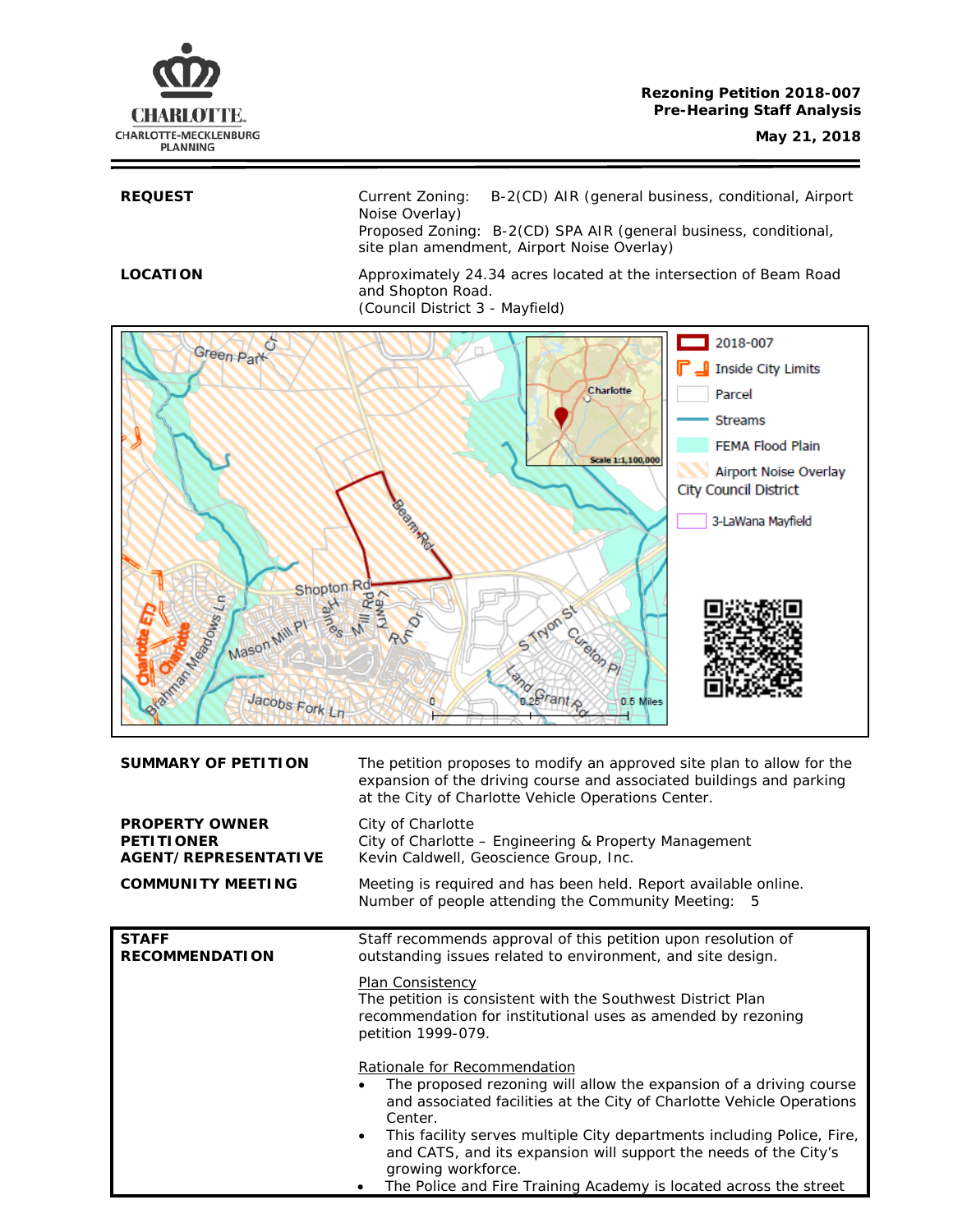### **PLANNING STAFF REVIEW**

### • **Proposed Request Details**

The site plan amendment contains the following changes:

- Proposes to expand the City of Charlotte Vehicle Operations Center into the northern portion of the site that is currently wooded area/undeveloped.
- Site improvements associated with the expansion include:
	- New 1,320 square foot training building with upper level observation deck and associated parking area.
	- New multi-use paved training area.
	- Security fencing around the perimeter of the new training facility/use area.
	- New gravel storage area within a gated enclosure and additional parking spaces in the existing facility area on the interior of the site.
- Proposed 50-foot Class C buffer along the property line that abuts acreage zoned R-3 (single family residential) to the north. Buffer width may be reduced 25% to 37.50 feet with a six-foot high opaque fence or berm.
- Provides a 30-foot setback along Beam Road to match the required setback for the adjacent property zoned R-3 (single family residential).
- Proposed six-foot sidewalk along Beam Road.
- Notes future right-of-way 57 feet from center line for Beam Road.





- The majority of the subject site is developed with the existing City of Charlotte Vehicle Operations Center. This facility provides training for City employees whose primary responsibility includes operating various types of vehicles.
- The site was rezoned via 1999-079 in order to allow the construction of the facility, with the northern portion of the site (approximately 6.5 acres) to remain as undisturbed wooded area and serve as a buffer for the residential uses to the north.
- The proposed site is surrounded by a mix of single family neighborhoods, apartment communities, office/warehouse, retail, and Charlotte Fire Training Academy and Charlotte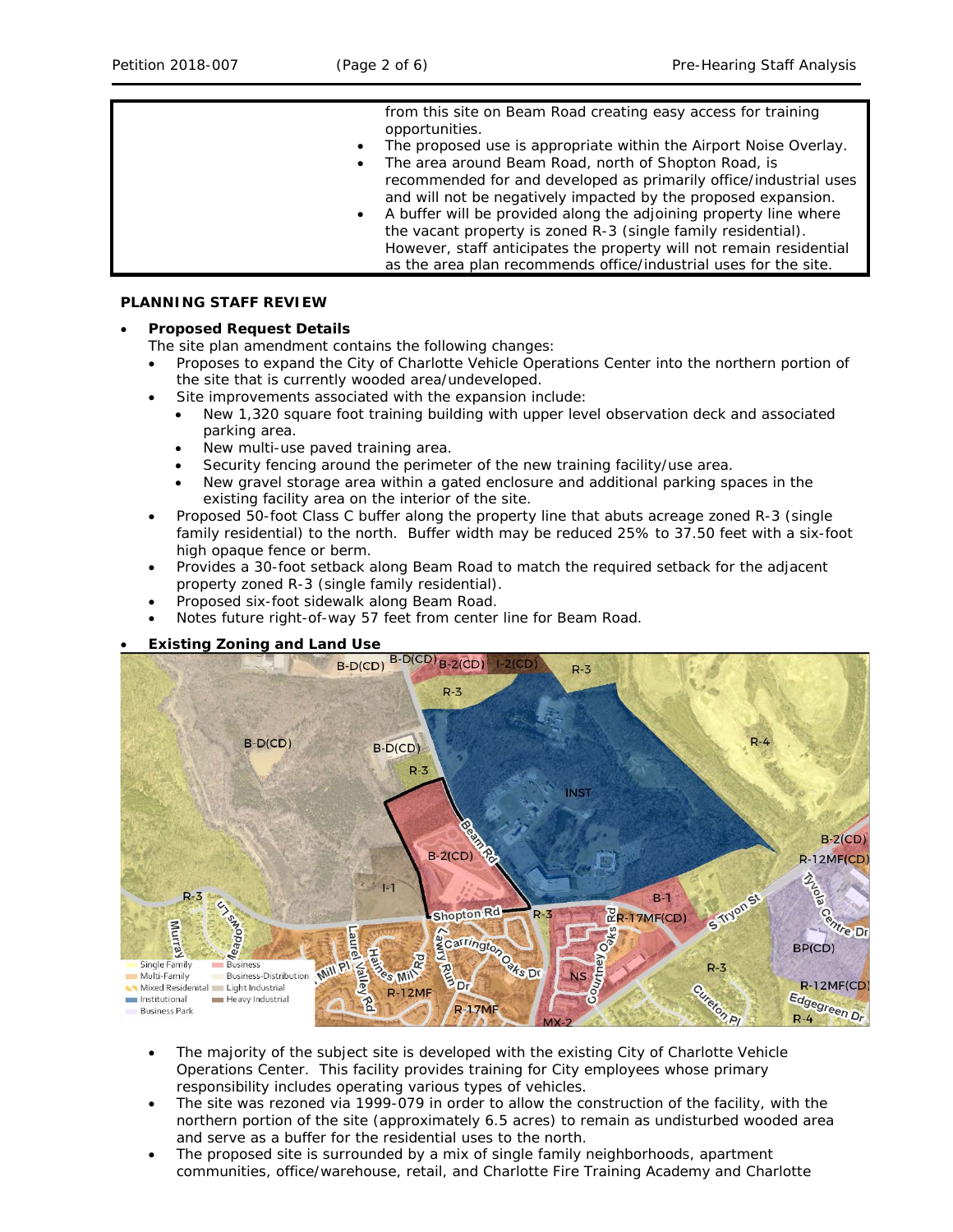Mecklenburg Police Academy, and vacant/undeveloped acreage.



The subject site is developed with the existing City of Charlotte Vehicle Operations Center.



Properties to the south across Shopton Road are developed with apartments.



The property to the east across Beam Road is the Charlotte Fire Training Academy and Charlotte Mecklenburg Police Academy.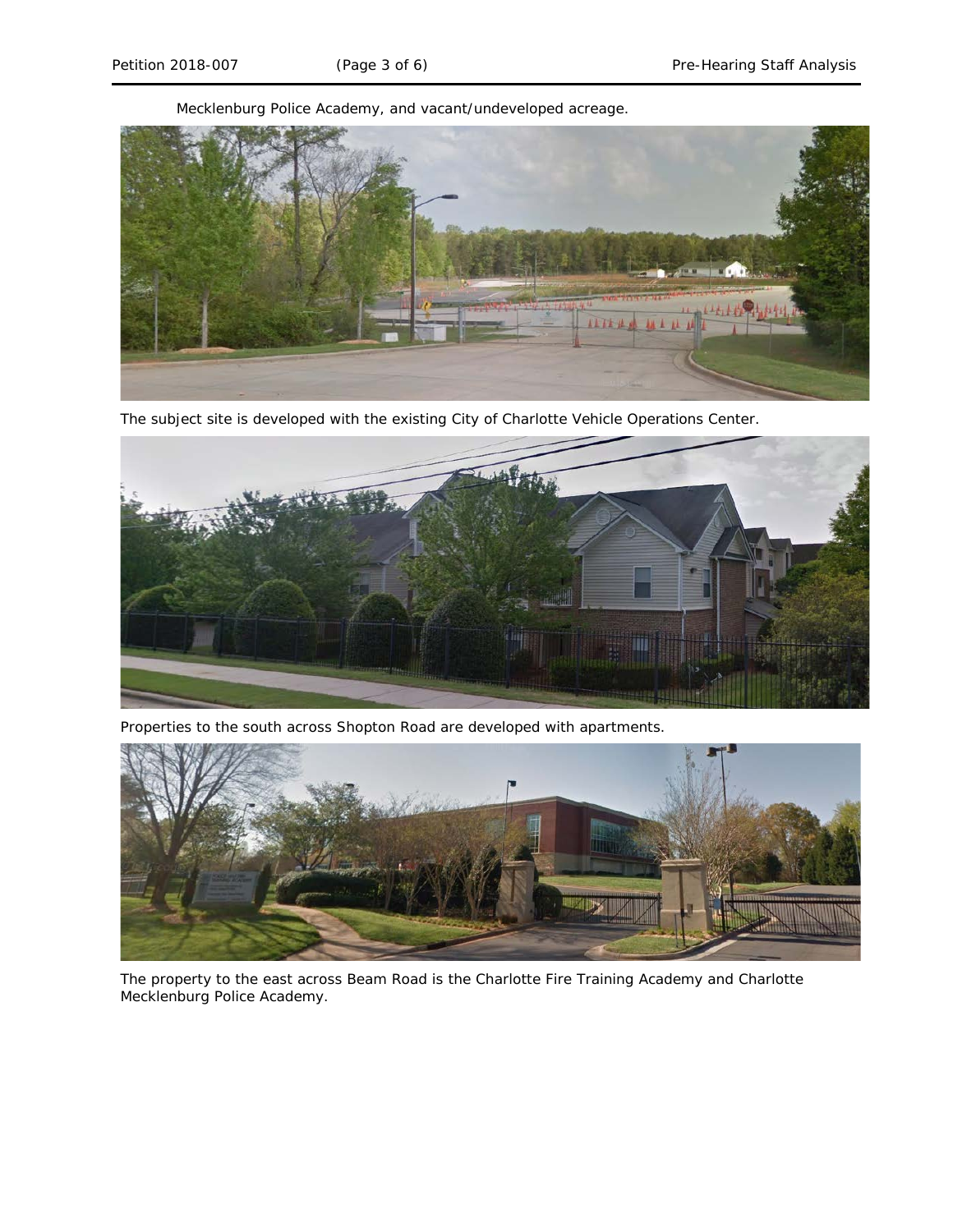

Properties to the north and west are undeveloped land.



| <b>Petition Number</b> | Summary of Petition                                                                                                                                   | <b>Status</b> |
|------------------------|-------------------------------------------------------------------------------------------------------------------------------------------------------|---------------|
| 2017-097               | Rezone approximately 117.16 acres to allow a<br>commercial/industrial/warehouse park with up to 1,000,000<br>square feet of building area.            | Pending       |
| 2017-010               | Rezoned approximately 2.18 acres to allow the expansion of<br>an existing sanitation business.                                                        | Approved      |
| 2016-135               | Rezone approximately 2.60 acres to allow a convenience<br>store with fuel sales.                                                                      | Withdrawn     |
| 2016-116               | Rezoned approximately 15.87 acres to allow up to 124<br>attached dwelling units and one single family residential<br>home on a vacant parcel of land. | Approved      |
| 2015-069               | Rezoned approximately 4.29 acres to allow 72 multi-family<br>dwelling units.                                                                          | Approved      |
| 2014-058               | Rezoned to allow the construction of up to 295 multi-family<br>residential units at a density of 9.54 units per acre.                                 | Approved      |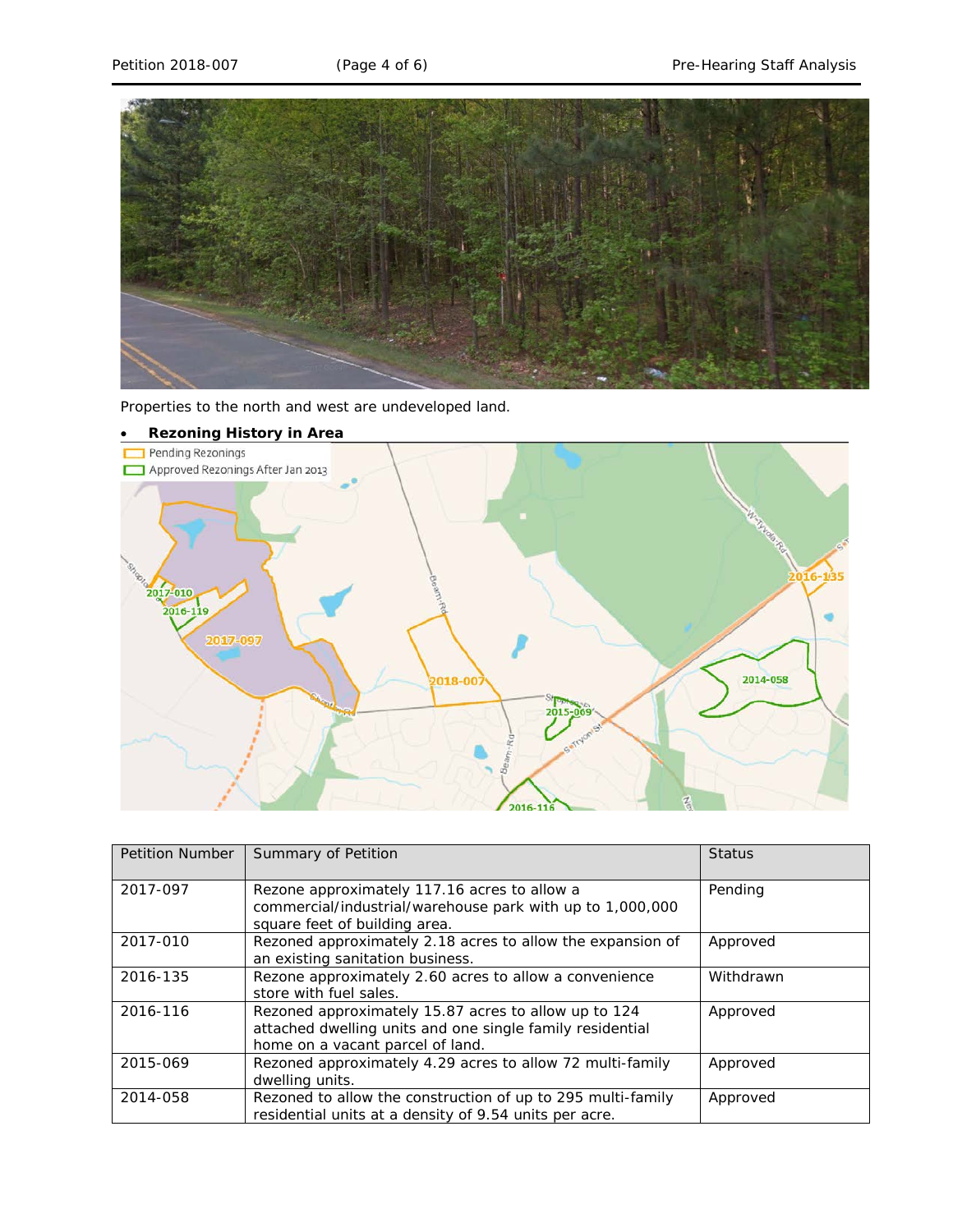

- The *Southwest District Plan* (1991) recommends institutional uses for this site, as amended by rezoning petition 1999-079 when it was rezoned B-2(CD) to accommodate the present use as a vehicle training facility.
- **TRANSPORTATION CONSIDERATIONS**
	- The site is located at the intersection of two minor thoroughfares. The proposed use is an expansion of the existing Charlotte-Mecklenburg Police Department and the Charlotte Fire Department training facility. The site plan commits to extension of the sidewalk on Beam Road and dedication of the future right-of-way.
	- **Vehicle Trip Generation:** The site is currently occupied by a vehicle training facility, used by the Charlotte-Mecklenburg Police Department and the Charlotte Fire Department. The proposed rezoning would expand the existing use. There is no trip generation code that accurately depicts this use.

**DEPARTMENT COMMENTS** (see full department reports online)

- **Charlotte Area Transit System:** No outstanding issues.
- **Charlotte Department of Housing and Neighborhood Services:** No outstanding issues.
- **Charlotte Fire Department:** No outstanding issues.
- **Charlotte-Mecklenburg Schools:** No comments submitted.
- **Charlotte Water:** Charlotte Water has accessible water system infrastructure for the rezoning boundary via an existing eight-inch water distribution main located along Beam Road and an existing 12-inch water distribution main located along Shopton Road.
- **Engineering and Property Management:**
	- **Arborist:** No trees can be removed from the right-of-way of any existing or newly created City maintained street without explicit permission from the City Arborist or his designee. The location of structures/driveways/other items illustrated on the site plan are conceptual in nature and do not confirm or imply authorization by the City to remove any City trees located in street rightof-way; City Council approval of the rezoning site plan does not confirm or imply authorization by the City Arborist to remove any tree located in a public street right-of-way. No trees can be planted in the right-of-way of any existing or newly created City maintained street without explicit permission from the City Arborist or his designee. See Outstanding Issues, Note 1.
	- **Erosion Control:** No outstanding issues.
	- **Land Development:** No outstanding issues.
	- **Storm Water Services:** See Outstanding Issues, Note 2.
	- **Urban Forestry:** No outstanding issues.